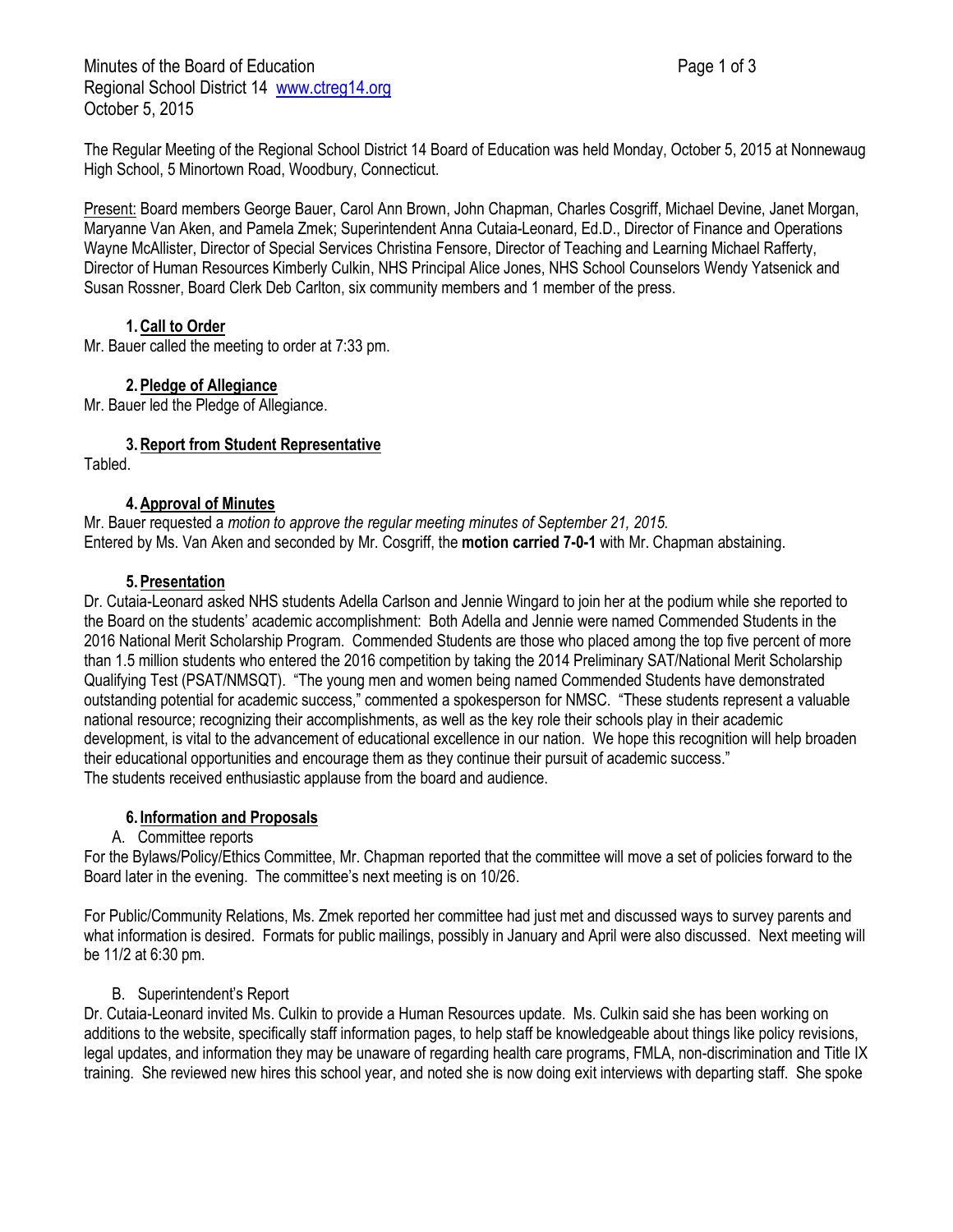Minutes of the Board of Education **Page 2 of 3** and 2 of 3 Regional School District 14 [www.ctreg14.org](http://www.ctreg14.org/) October 5, 2015

of her participation, along with statewide representation, in the SIIP program. The focus this year is "developing human capital," clearly a topic of interest to her. She also noted the onset of teacher negotiations.

Dr. Cutaia-Leonard reviewed a tentative budget calendar with the Board. She would like to finalize it at the next meeting, on October 19<sup>th</sup>, and will check with the towns to see if the March 21<sup>st</sup> date is good for the budget presentation to the Boards of Selectmen and Finance.

## C. Board Chair's Comments

Mr. Bauer thanked the Policy committee for their work on updating the district's policies. He also thanked Dr. Cutaia-Leonard for following up with Board members' questions.

# **7.Privilege of the Floor**

None.

# **8.Business Requiring Board Action**

Ms. Van Aken entered the following: *Move that the Region 14 Board of Education approve the NHS World Language department trip to Firenze, Italy, Sunday, June 26 – Monday, July 4, 2016 for 13 students and 2 faculty chaperones, via school bus (to JFK Intl. Airport), air transportation, and coach bus tours in Italy, and financed by students' families (approx. \$3500 based on 13 paying travelers).* Second by Mr. Cosgriff. **Motion carried 8-0.**

Ms. Van Aken entered the following: *Move that the Region 14 Board of Education approve the WMS student trip to Washington, D.C., Wednesday, May 4 – Friday, May 6, 2016 for up to 103 students, 10 faculty chaperones, 1 administrator, and 1 nurse, via coach bus, and financed by students' families (approx. \$575 ea).* Second by Mr. Cosgriff. **Motion carried 8-0.**

Ms. Van Aken entered the following: *Move that the Region 14 Board of Education approve the WMS student trip to Quebec City, Canada, Sunday, October 25-Tuesday, October 27 for approximately 60 students and 6 faculty chaperones via coach bus and financed by students' families (approximately \$500/ea).* Second by Mr. Cosgriff. It was explained that this motion was regarding a previously approved trip. Due to higher than expected interest on the part of students and their families, the trip was rescheduled in order to accommodate more students. **Motion carried 8-0.**

Mr. Chapman explained the list of policies for approval are those in the first packet received from CABE Policy Services, and are mandated policies absent from Region 14's policy manual. He entered the following:

*Move that the Region 14 Board of Education approve the first packet of mandated policies supplied and revised by CABE Policy Services, having been reviewed and recommended by the Bylaws/Policy/Ethics Committee:* 

- *a. Policy 0200 Mission-Goals-Objectives: Goals and Objectives*
- *b. Policy 0521(a)(b) w/accompanying form: Mission-Goals-Objectives, Nondiscrimination*
- *c. Policy 4117.3 Personnel – Certified: Reduction in Teaching Staff*
- *d. Policy 4212.42 Personnel – Non Certified: Drug & Alcohol Testing for School Bus Drivers*
- *e. Policy 5125.11(a)(b) and accompanying form: Students, Health/Medical Records*
- *f. Policy 5145.4(a)(b) with accompanying administrative regulations and forms: Students, Nondiscrimination/discrimination complaints*
- *g. Policy 6141.312 (a)(b) and accompanying form: Instruction, Migrant Students*
- *h. Policy 6164.12 Instruction: Acquired Immune Deficiency Syndrome (AIDS)*
- *i. Policy 6171.2 (a)(b)(c) Instruction: Special Education, Preschool Special Education*
- *j. Policy 5144.4 (a)(b) Students: Discipline, Physical Exercise and Discipline of Students*
- *k. Policy 6142.10 (a)(b) Instruction: Health Education Program*

Second by Ms. Zmek.